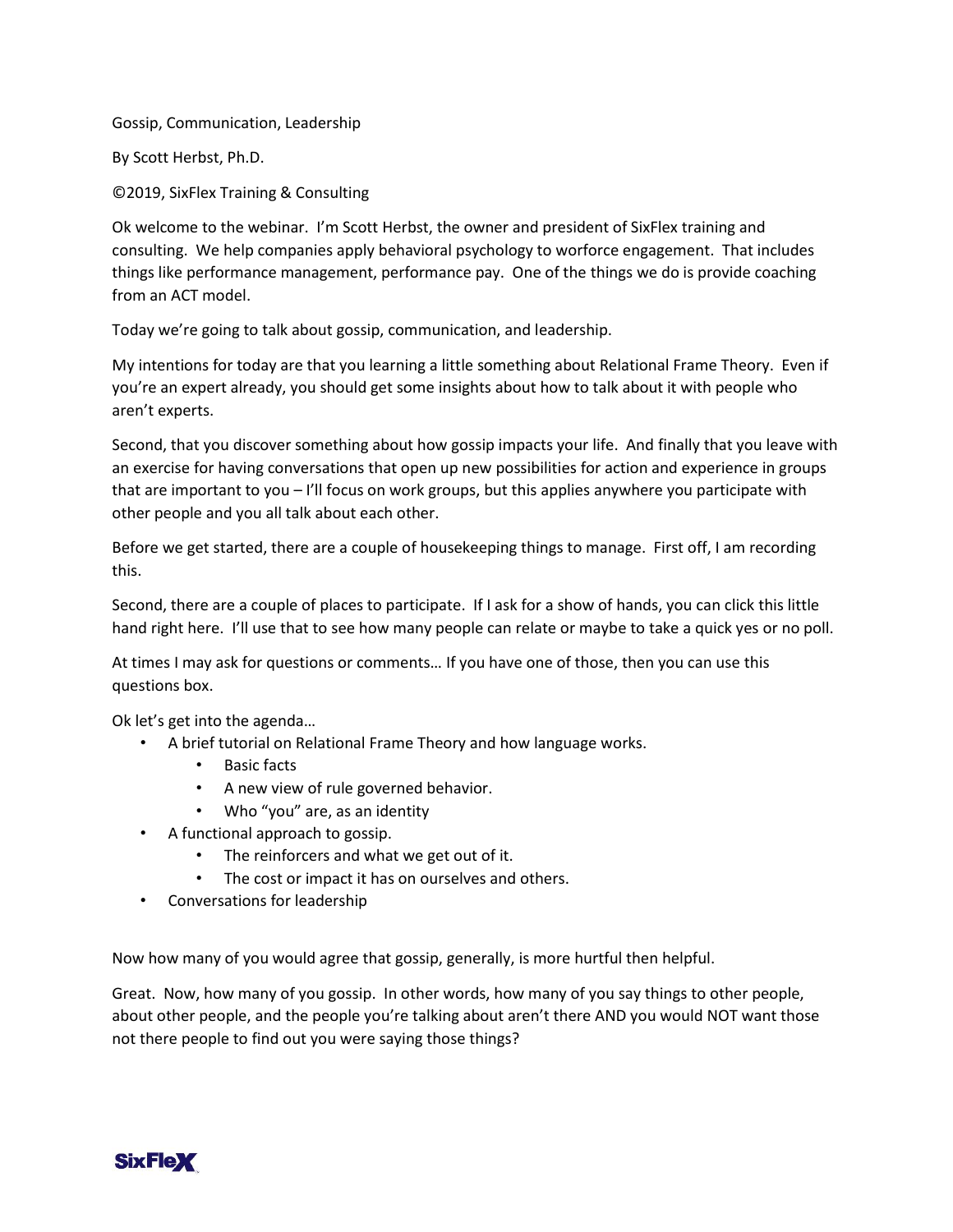Specifically, here's what we're going to do. I'm going to give you a very cursory overview of relational frame theory. I'm not going to get into the technical mumbo jumbo about it too much, just remind you of a few things to demonstrate the effects and power of language so you can start to see it's effects and how it relates to gossip.

Then, I'm going to give you a new view of rule governed behavior, and in doing so, probably eliminiate the need for ever using that term again.

And then we're going to talk about you as a person and an identity – looking from that model. You know that "you", you talk about when you say that "someone realy gets me" or "I can't really be myself around those people?" We're going to talk briefly about who that person is, because it's important to understand why you gossip.

Then, we're going to get into a functional approach to gossip including looking at the reinforcers that you get from it, and by you, I mean all of us who raised our hands when we said we do it.

And then we're going to look at the impact and what it costs us. And we're only going to scratch the surface on that one, because the cost is way, way deeper than we can even measure. If you and I really got the cost of our gossip there's no way we would ever, ever gossip again. But we're going to scratch the surface and hopefully that'll do something for some of you to actually take some committed action.

And speaking of committed action, then we're going to cover a model for conversations that actually interrupt gossip conversations. And not just stop them, but actually make possible new shared views of people and events that leave people transformed. And when I say transformed I mean that you are now dealing with new people and dealing with them from a completely new experience.

And in my book, that's leadership. When you can speak in a way that offers people a view they didn't have before, such that they have a new experience and are able to take new actions, you're a leader.

Before we start, I want to say one thing. Most of this is theoretical. If there's a good way to test what I'm about to put forth, I haven't thought of it and, even if I did, I'm not interested in executing it. If you are interested in doing that work, get at me. I'm not hard to find. That said, I know these conversations work. I've used them in organizations, in work groups, and in my family and, if you look back at leaders through history – the ones we give holidays to – like Martin Luther King – you'll see that the way they spoke was completely consistent with what we're going to talk about here.

Ok, let's jump in.

## **Language and Relational Frame Theory…**

Here's the bottom line on relational frame theory.

As people, we're able to make relations among events and, the way we relate things alters how we see other things.

But let's dig into that a little to make it a little more real.

First, there's the fact that we relate things with words. Here's a word. It's how we're able to talk. I say the word apple and you're immediately able to imagine one of these things. You relate the word – whether it's printed or spoken, with that type of fruit. That's a relation.

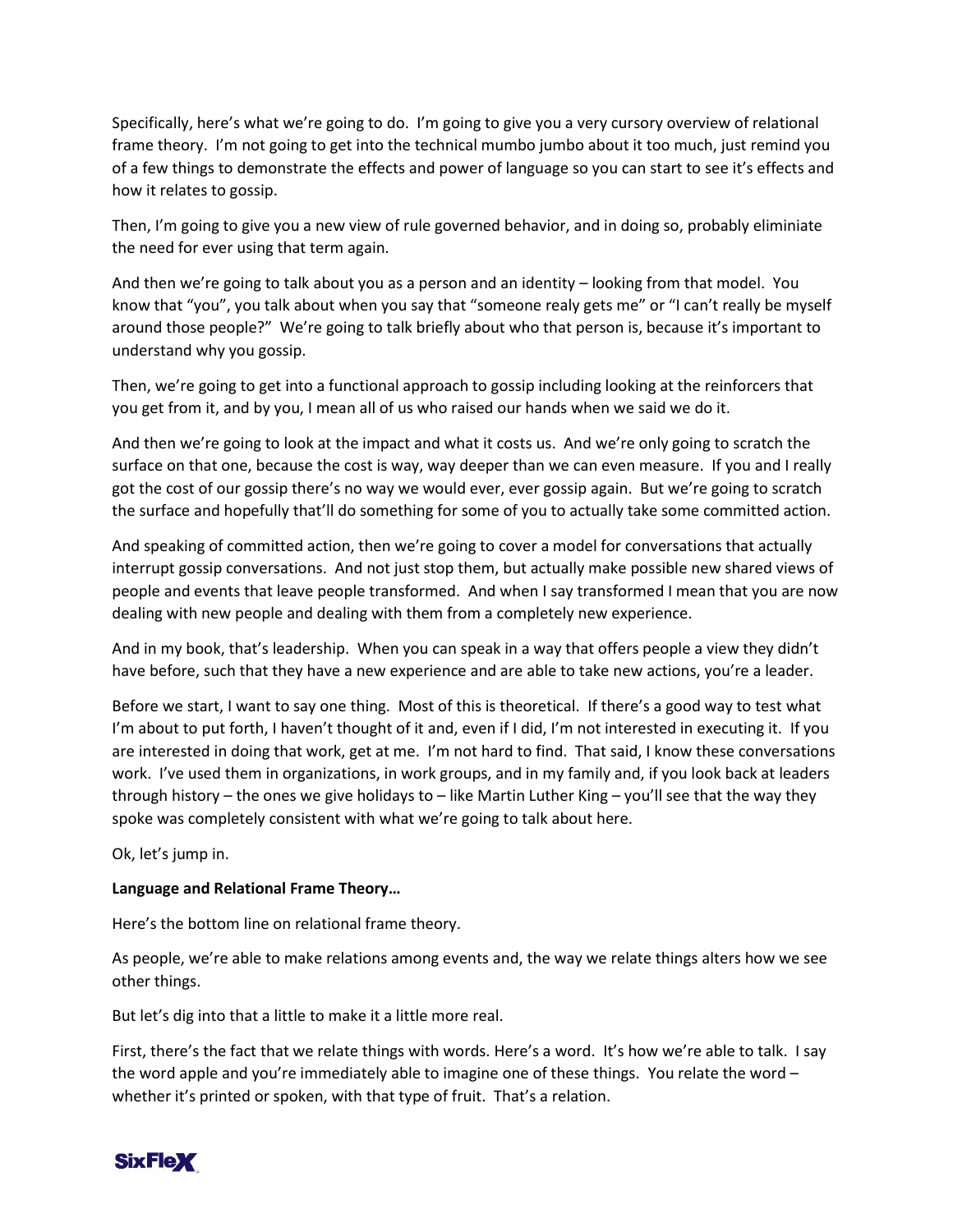Ok, so we've done that. Now, let's build some more relations. I say this is one – and so in the context of numbers you now relate this with one… and I say this is two, and in the context of numbers, you're able to relate a group of this number of thins with the sound two…

So we've got one is the same as this, and two is the same as this… and now that we have two things, we've got the basis for another relation, and in this case, we're going to say more than and less than…

So what you see is that we don't just relate things in terms of same… we can also relate things in terms of more or less.

So if I say a rumpoogle is a unit of money and is more than \$100… and ask you which you would rather have, you'll pick the rumpoogle…

What you want to notice there is that you have no history with rumpooggles, because I made it up yesterday while I was typing this. But, by virtue of relating dollars with things (which makes dollars a reinforer), and you relate dollars as the same as money, which makes money a reinfocer, and I iimmediately trained a relationship with rumpoogle and money,,, which makes rumpoogle a reinforercer, - and that's a whole bunch of frames of coordination…

But now because you are able to also make relations of comparison – in this case more or less – we immediately establish one rumpoogle as a more powerful reinforcer thatn \$100. How awesome is that?!

Ok – so that's part one of relational frame theory. We are able to derive relations. Meaning, we are able to relate things that have never been related.

Let's review to drive that home.

You have been directly trained that dollars have value, maybe because you were able to exchange them for candy.

And then you were separately trained that dollars = money.

And now you're trained that money = rumpoogle

AND a rumpoogle is MORE THAN \$100!!!

And OMG!!! What do I gotta do to get a rumpoogle.

Nothing. There are no rumpoogles. In fact, there's no dollars either. Not in the real world. In the world of language, yes. But dollars only exist because we agree that there are dollars AND agreement only occurs in language. Rumpoogles, dollars, money = it's all imaginary – and it seems like it's not because WE ALL AGREE.

THIS IS NOT A Superfluous point!!!

I actually want to pause here and let you get present to how much MONEY runs your life. Every time I go to Costco, there is a line of people who WAIT in line 20 minutes to save 10 cents on gas. A lot of these people drive BMW's our audis or range rovers. Lets say one of those cars holds 20 gallons – they're waiting 20 minutes to save \$2. That works out to \$6 an hour. If you're driving a BMW, your time is worth much more than \$6 hour AND YOU'RE WILLING TO WAIT 20 MIN to avoid losing \$2 worth of

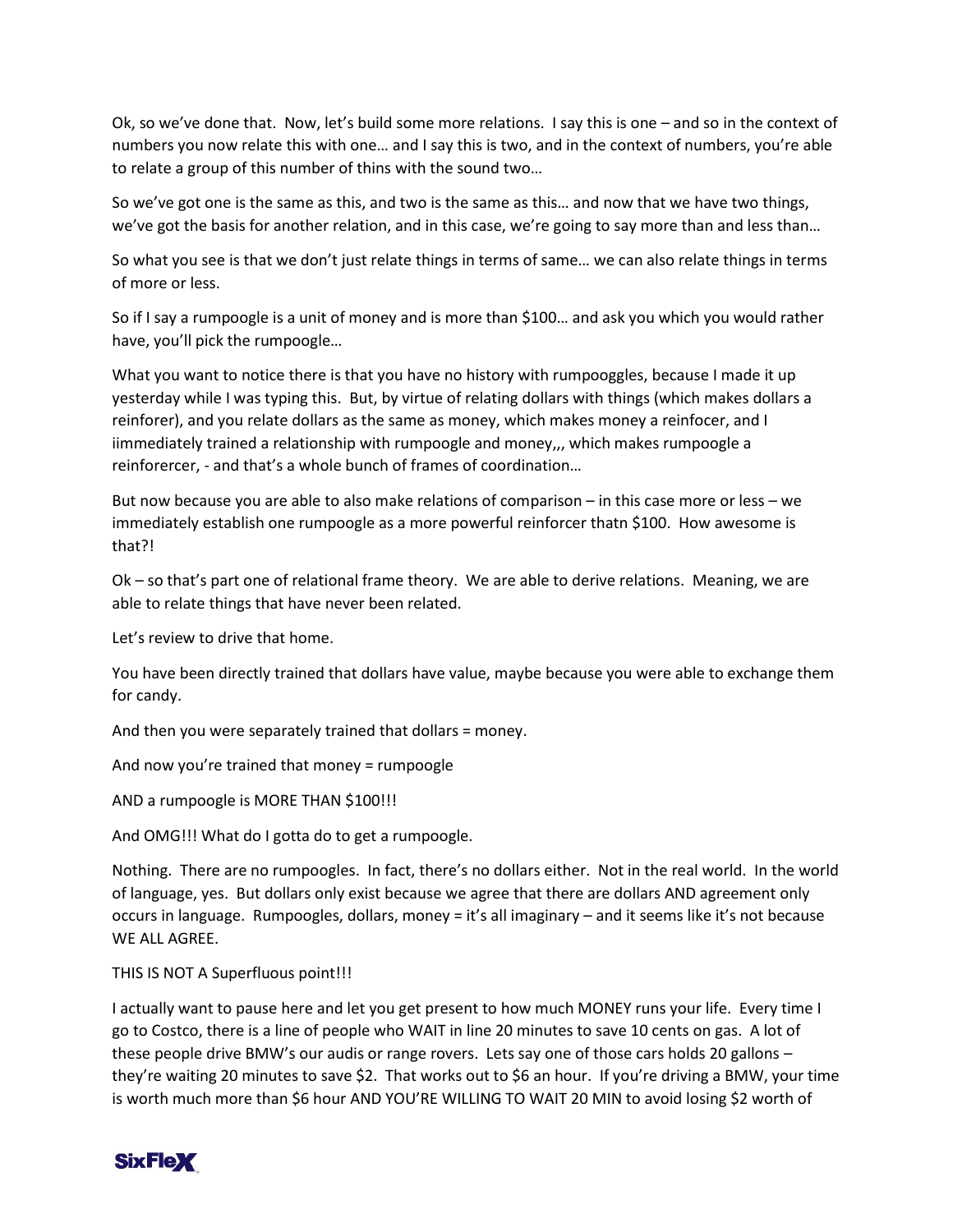something THAT DOESN'T EVEN EXIST EXCEPT THAT WE ALL AGREE IT'S ONE OF THE MOST IMPORTANT THINGS THERE IS.

And if you honestly look at how we relate to money…

It's a marker of our success.

It's a marker of our self-worth.

And while we all like to post meme's on facebook with a little phrase over fields of flowers or sunsets about how money doesn't make me happy, if we all got really honest about how we live our life, we live life like if I can just get enough money… and get my money handled… and get rid of all my debt THEN I WONT BE SO WORRIED ABOUT MONEY AND I WILL BE HAPPY!!!

And here's the bad news. You're never going to get enough money. You're never going to get it all handled. You're never going to have enough. BECAUSE THERE IS NO MONEY. Money only exists inside our agreement and until you really get that for yourself, you're in the trap of money.

Now, I said this is not a superfluous point and you're probably asking yourself what this has to do with gossip. You could be saying, "I didn't come to a webinar to worry about money and now here I am worrying about money!!"

What's worth noting and putting a pin in for later is that a lot of what we consider to be real and true about the world – like money has a real effect on our behavior – is completely made up and only exists as real for us by virtue of our agreement. AND – the more we agree about things, the more real they become. There is so much agreement that money is a thing it's almost impossible to imagine that it's not. And even if you can get that intellectually, which I suspect most of you can, you're still going to walk away from this webinar in an experiential reality that MONEY IS REAL!!!

What this has to do with gossip is that, if you look at a gossip conversation, what tends to happen in them – especially if you keep having the same ones OVER AND OVER with the same people, is that one of the outcomes is some sort of agreement about HOW THE WORLD IS. You share a view (which is a behavior, by the way – your view is behavior) – you share a view and someone else reinforces it, and you mutually shape and reinforce each others' view about how people and organization ARE, and that view becomes the quote reality that you live in.

But hold that thought. We're still on RFT, and this is a perfect time to bring up the second point.

We've covered the fact that we can derive relations. We relate things in terms of same. We relate things in terms of comparison – in the pumpoogle example we had more/less relations, but we can alsp relate things in bigger/smaller, better/worse, lighter/darker… etc.

We derieve relations in terms of opposite…

Different… **Hierarhical** Spatial relations… You get the idea…

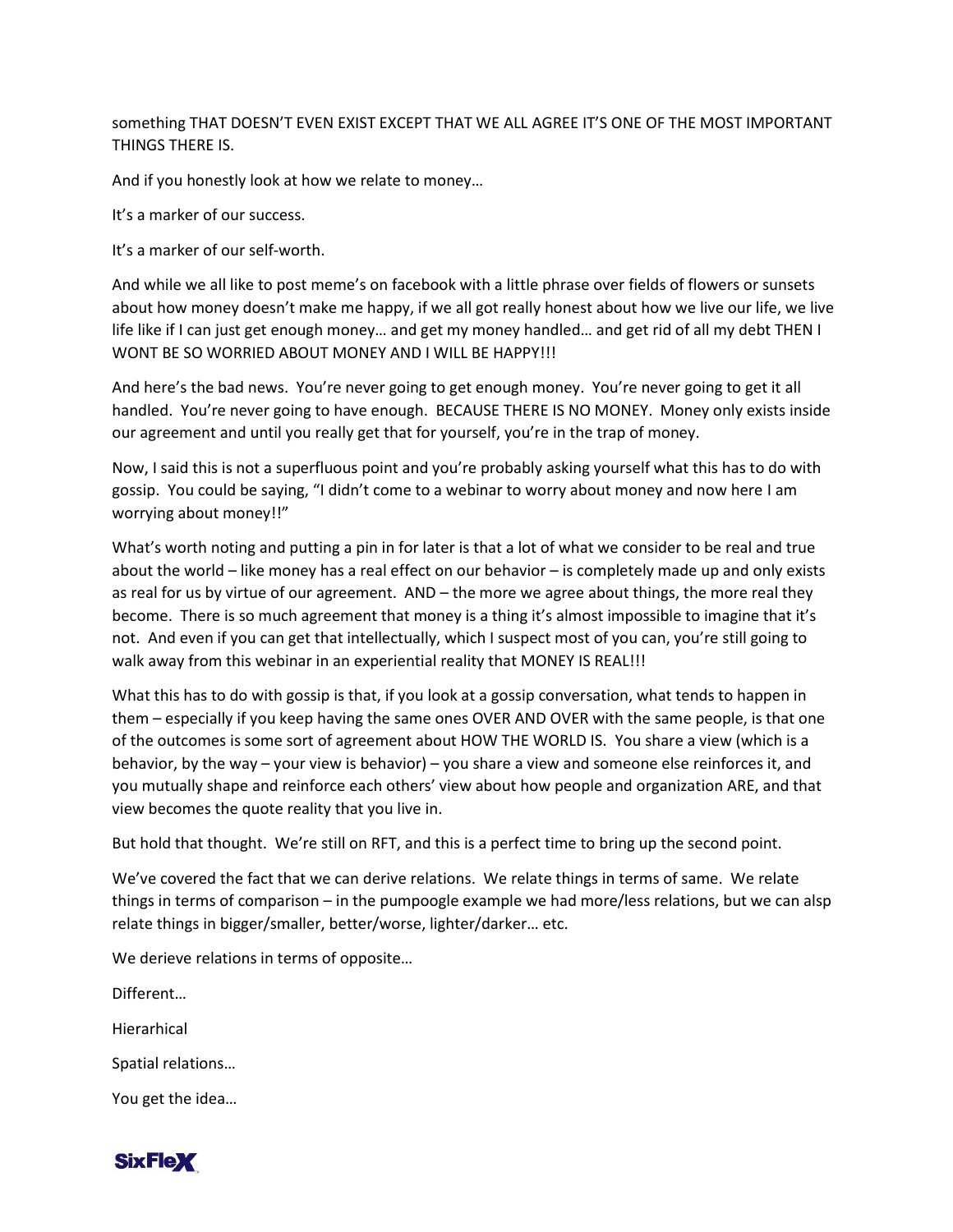But you'll notice that, not only do we relate these things to each other, but that based on how we relate things, the effect that they have on our behavior changes. A few minutes ago, the sound rumpoogle would have been a acompletely neutral stimulus for you, probably. It didn't have any effect on your behavior. If I said rumpoogle at most you would think you didn't understand what I said, or maybe I was being silly, or be confused about this thing you had never heard of. The question, Rumpoogle? What do I have to do??" would not have crossed your mind. Because few minutes ago, "rumpoogle" you had no history with rumpoogle and, in your behavior, hadn't related it with any words that do have function for you.

But now, if every time someone types a question in the question box, I say great, you get one rumpoogle, we'll probably see a lot more people typing a lot more things in the question box. The function of the term rumpoogle has been transformed. It was previously neutral, and now by virtue of all these other relations you have with things being related to dollars and dollars being related to money and now rumpoogle being related with money and being more than a hindred dollars, rumpoogle has the power to influence your behavior.

Now, this behavior of relating things with other things – and doing so with things that have no formal or real world similiarily or temporality with other things, AND THE FUCNTIONS OF THINGS CHANGING BASED ON RELATING THEM… that's language. That's what we're doing when we're talking and communicating, but it's likely that a lot of our relating doesn't even happen in words – or at lease we're not aware of words while we do it.

S0… words can acquire reinforcing functions so we'll work to hear those words), and words can acquire aversive functions (so we'll work to avoid them)…

But not only that, given that the functions of words can change, when words are applied to THINGS – it to changes the functions of things. Our words, applied to things change the way they function for us… AND to make that more real… they change the way they look, sound, smell, feel, and taste…

In other words… the words we use and the relations we derive between things CHANGE OUR VIEW OF THE WORLD. Our view of the world is constituted by how things look, sound, smell, feel, and taste to us… Our view of the world is constituted in language. Our language is not something we use to DESCRIBE our view of the world… OUR LANGUAGE GIVES US OUR VIEW OF THE WORLD!!! And if you get that in your bones, not as an intellectual understanding, but experienced as lived, that's a powerful thing to get. And, being a powerful thing to get, it's worth getting interested in where you think you're describing the world when in fact you're creating a view of it that gives you your experience.

That's the basics of relational frame theory. We derive relations… Meaning I now related rumpoogles with things I like by virtue of relations with other things = dollars = money = rumpoogles… there's now a relation between rumpoogles and things.

And the functions of rumpoogles (and everything else in your life) transforms based on these relations…

Now I said I was going to give you a new view of rule governed behavior. Skinner said something along the lines of a rule is a contingency specifying stimulus. So take the umbrella so you don't get wet specifies a contingency between the behavior of taking an umbrella and the negative reinforcer of avoiding drips on your perfectly coiffed dome.

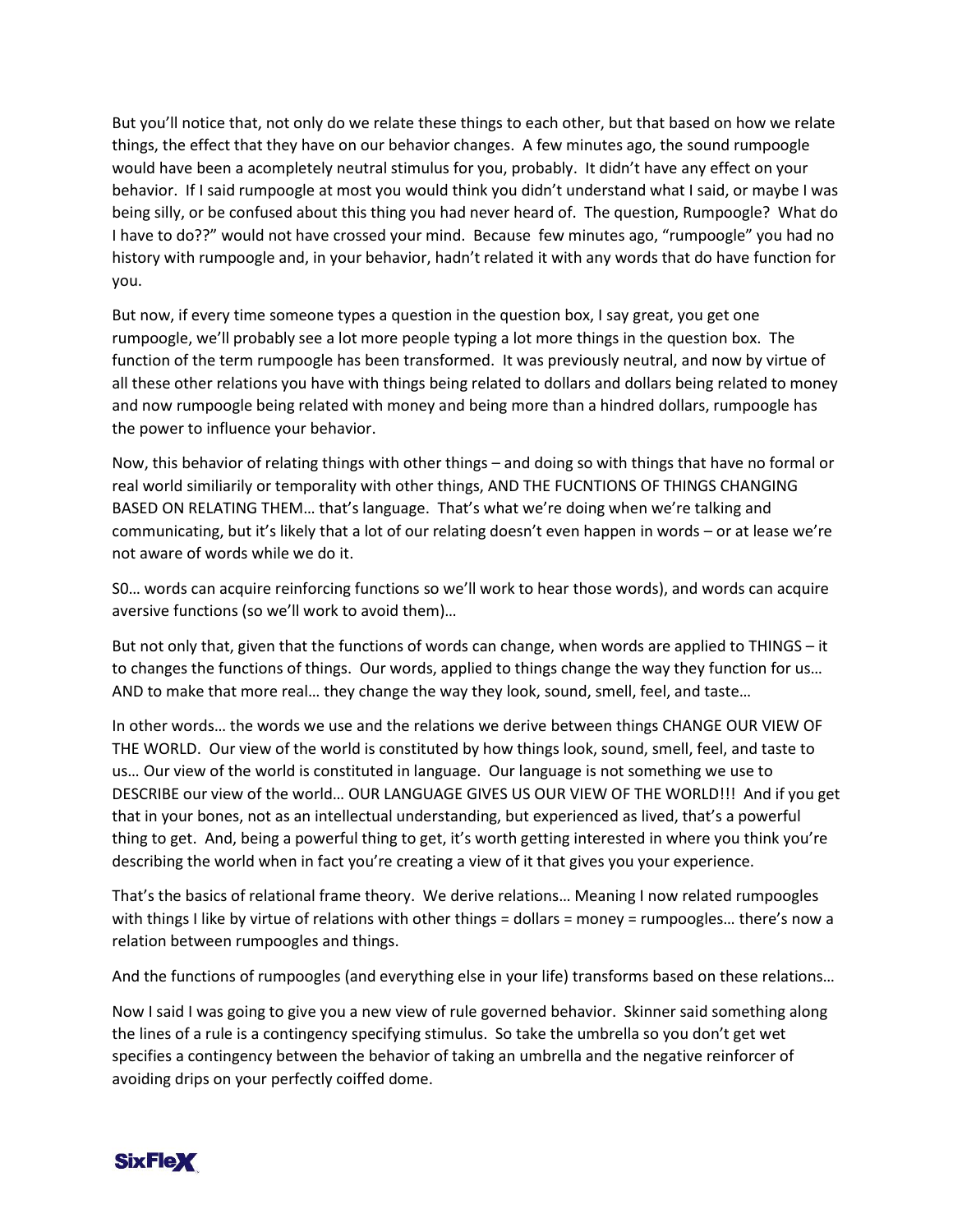But here check this out… I want to show you this picture of a Tibetan house slipper…

NOW, that is not a tebetan house slipper and I have no idea what constitutes appropriate homewear in Tibet but when I'll bet when I put this picture up and said it's a Tibetan house slipper you immediately started interacting with it as you would something that you put on your foot. You started wondering well how would get that thing on and make sure it doesn't come off, and wondering if there was some special way to wrap it, you might have started to comparing it to all the other shoes that you've worn and thought, jeez, someone really needs to show these tiebtans slide ssandals.

And the truth is that this is just a picture of a silk scarf that I found when I googled weird thing. But when I applied the verbal stimulus "tibetan house slipper to it" all the things you could have possibly used it for took a back seat to you interacting with it as it something that goes on your foot.

And likely, even now that you know it's not a Tibetan house slipper, some of you are still looking at it and thinking how, possibly, it could be used as a slipper.

The label shaped your view of it, and in shaping your view of it, narrowed down the way that you interacting with it.

As such, I'm going to posit a new way of understanding the term rule to call it any verbal behavior- being a word or set of words – that limits and constrains the way we interact with an object, event, or whatever it is a human being is.

Well, if that's what a rule is – a word or set of words that limits and constrains the way we interact with an object, event, or whatever it is a human being is.

And – our view of the world is constituted in words… then guess what?! We don't really need to talk about rule governed behavior because there isn't a thing we look at and interact with that isn't touched by language.

And what you want to take note of now is that, when we gossip, we are talking about people, what they did, why they did it, what it is about them that has them act the way they act, AND THAT IS ALL VERBAL BEHAVIOR that, whether you experience it that way or not, shapes your view of that person. It limits and constrains what's possible for you in interacting with and experiencing them.

Just like calling that thing a Tibetan house slipper changes the way you see it and interact with it, the things you say about people change the way you see and interact with them. AND, when you talk about your views with someone else and you both agree – or we might say mutually reinforce each others way of looking at a situation – you are fundamentally constraining and limiting the way you interact with that person.

Ok but why? Why would you do that? It's the next logical question, but to get into that in a way that's actually useful – and by useful I mean gives you access to engaging in conversations that are more aligned with what you're actually committed to for yourself and others, I want to get into who you are.

Remember, we relate things with words, and then words with other words, and how we relate them changes our view of the world.

Now, as a human being, we don't really KNOW what you are. You could say you are your body, and that's probably mostly what we think of when we think of who we are, but we probably only mostly

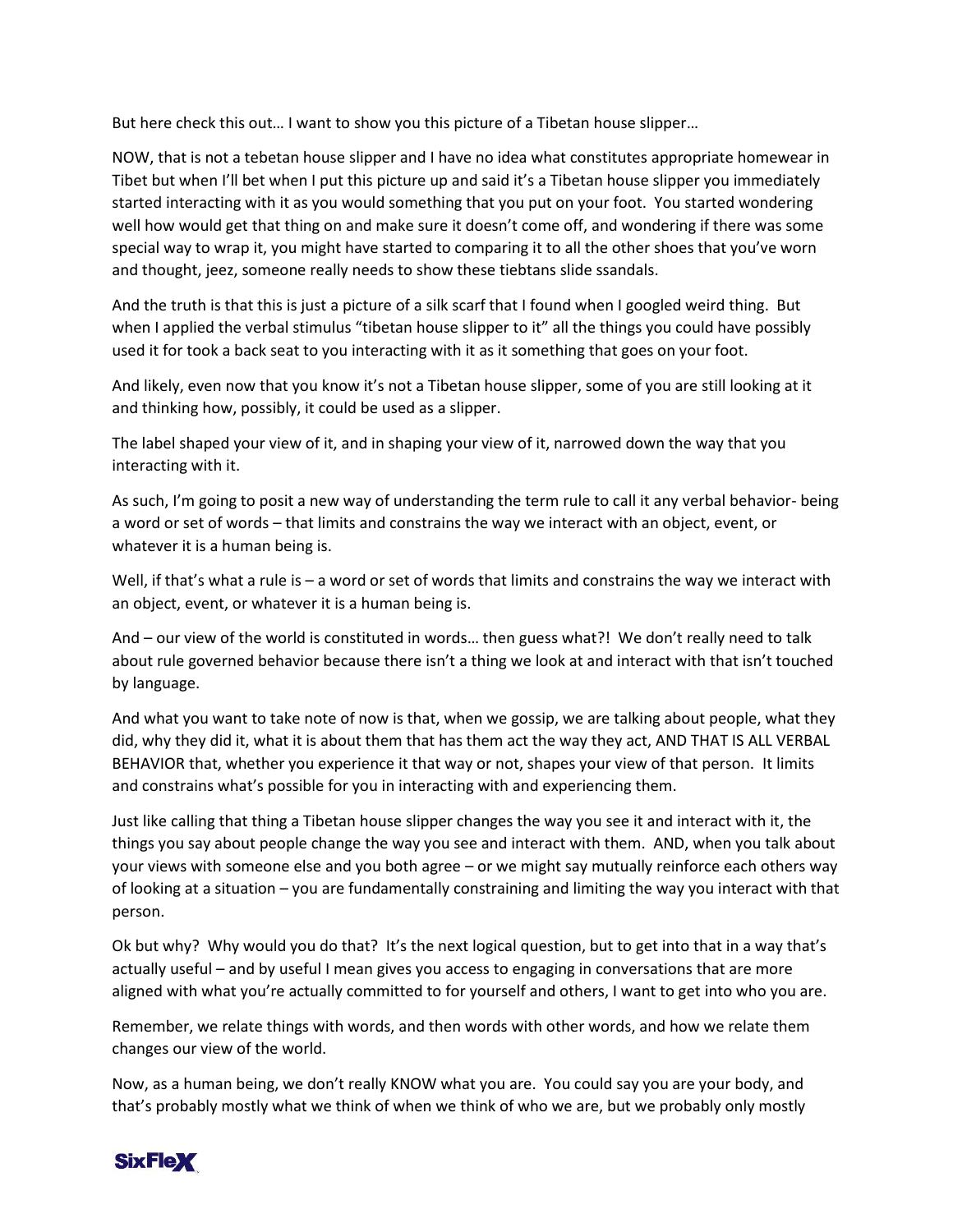think of what we are at a very superficial level. I'm guessing you don't' spend a good part of your day thinking, "who am I, really…" You just take it for granted that you are something and you have a pretty good idea of what that something is, and you don't question your own judgement too much. AND – not thinking about it too much, it's a pretty safe bet to say that when you think of who you are, that includes your body.

You post pictures on facebook and you tag yourself or your friends tag you and when you look at that picture, move your cursor over it, and your name comes up, you don't question that that person behind the name is you.

But ok look. You've all had the experience of being with people who accept you for who you really are. And there have been times when you feel like you can't really be yourself, AND IT HAD NOTHING TO DO WITH YOUR BODY!! In fact, you and I say I want someone to love me for me, often times what we mean is "I want someone who is interested in me for more than my body because my body IS NOT WHO I AM!"

So if you're not your body, then who are you? I won't take a lot of time to have you go exploring this one, but will say that if I left you with a challenge to go find the person you're talking about when you say "I or "me." You won't be able to locate them.

You'll quickly realize. Holy moly. I have no idea who I really am.

So let's look at who you are from an RFT perspective.

You've got a perspective, a view of the world and, though the things you're looking at may change depending on who is around, where you are, and what you're saying about those things, you're always looking from the same perspective – the same point in space – RIGHT HERE. Whenever you say to yourself or someone, "I've got to get out of here," it's a hopeless cause. Wherevber you go, from your perspective, you're always right here.

So you're a perspective, and that perspective moves around inside this thing you call your body. And it isn't long into your life before your environment trains you to call that perspective "I" and anything that seems to also have a perspective but isn't your perspective, you, him, her, they or them.

You "you" are that perspective, now related with a sound called "I", and what you want to notice is that – and this is why you cant' find yourself when I tell you to go look for it – the sound "I" isn't actually "you" but a bit of verbal behavior coming out of that perspective that, in your behavior, you now relate with the perspective.

And why you can't find you is because you can't see your perspective. It's like trying to look at the back of your eyes. In fact, it IS TRYING to look at your eyes. But it's not your eyes that you're trying to look at but trying to find "you" is quite literally trying to catch yourself engage in the behavior of seeing. You're trying to see yourself but who you are is the act of seeing and the act of seeing can't see it's own action.

I hope that made your head spin a little.

You've been sitting there thinking you're a thing when in fact the you that you call "me" or "I" is actually a perspective and that perspective is made of behavior. And being made of behavior, there's you have

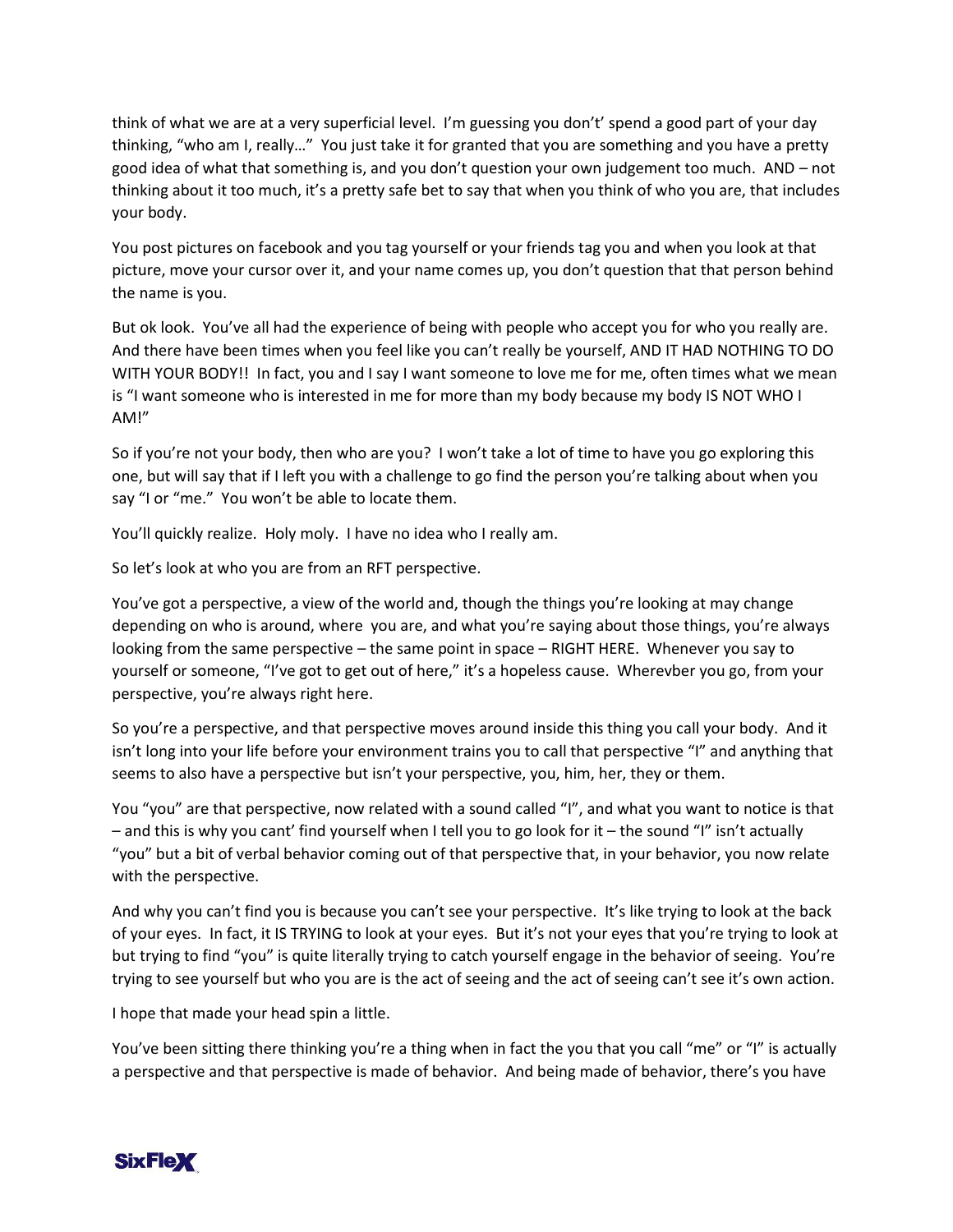infinite possibility for being and acting. Anything anyone could do is possible and available to you right now.

But it doesn't feel that way. You don't feel like a perspective that is made of possibility for action. It doesn't feel like you're just an ongoing dynamic spring of behavior that could flow in any direction at any time.

No, you and I mostly feel like and experience life like there's things we can do and things we can't do and who we are determines those things we can and can't do. "Well I could never say that my mom!" "I could never get in front of a group like that." "I couldn't sing karaoke. Not sober, anyway."

Who we think we are IS OUR VIEW OF OURSELVES – and OUR VIEW OF OURSELVES IS MADE OF BEHAVIOR that, because of it's relationship to our perspective, tricks us into thinking of and relating to ourselves as an object. Our view of ourselves is constituted in language, and being constituted in language it limits and constrains our actions.

Now, I don't want to get too much into the words about the object today. In personality psychology, that's largely comprised of your "personality" traits. In other branches of psychology, they might call it your identity. We would call it self-as-content or your conceptualized self. That's a different webinar. What I will throw in here that isn't so relevant to the current conversation is that the person you say you are – and boy oh boy, do you and I say a lot about ourselves, are rules for action about what you will and won't, can and can't do. If you're interested in expanding your capacity for action and branching out into things you can't do, you might start exploring the things you say about yourself more as rules about where to and where not to move the perspective – and less as an object existing solidly in space. But like I said, that's another webinar.

What I do want to dwell on as we move into the function of gossip – the "why" of it – which from our case deals with the reinforcers we get out of it, be they positive or negative – is that, while "you" are behavior, the nature of that behavior is such that the behavior you are has your perspective see you as a "thing" that is distinct from other persectives that are also "things"

So you occur for yourself like a thing. Your view, inside language, is that you are a thing. But your thingness is actually behavior, but inherent in the action of behaving as such is the experience of yourself as a thing.

As an action, experiencing yourself as a thing, living life, you do other actions. Some of them result in things you like and we call that positive reinforcement. And some of them result in things you don't like and we call that punishment. You're apt to do more of the things that result in things you like, which we call good, and less of the things that we don't like and call them "bad."

But that isn't it. As you're doing things, living life as a dynamic flow of action thinking you're a thing, when you do thing that result in things you don't like, a natural action is to relate the action that resulted in something you don't like – which we tend to call bad… when you do an action that results in something bad… to call the action bad. In fact, it's pretty culturally acceptable and common to call behavior that results in bad things BAD BEHAVIOR.

AND… being made of behavior (though you experience yourself as a thing) it is a natural consequence of calling the behavior bad to then call yourself BAD.

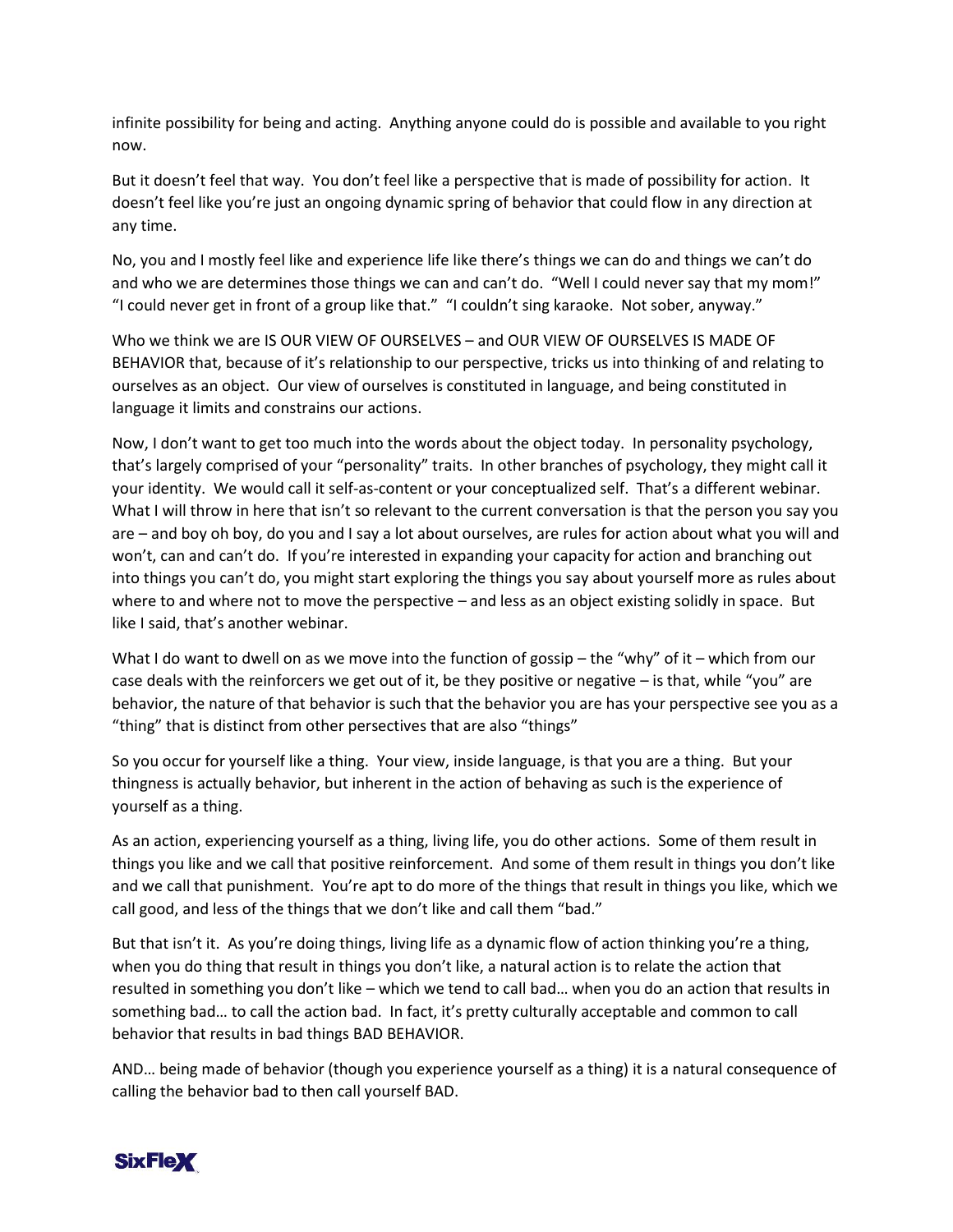Conversely, when you do something that results in something good, the next natural action is to call the action good and then to relate to yourself as good.

Very quickly, it becomes important to you to do things that will have you think of yourself as GOOD and to avoid doing things that will have you see yourself as BAD. Because doing good things means you are good, and doing good things is BAD.

And one more step, and then we'll be at the function of gossip. You have a perspective that you call I or me and and the other people around you call you, and having a perspective that you call "I" and perspectives around you that you call you or them, it isn't long into your life before you get very interested for doing things that others will call good AND avoidn doing things others will see as bad. AND it isn't long before you get very interested in doing things that, from your perspective, others will see as good and avoid doing things others will see as bad WHETHER THEY SAY THEY'RE GOOD OR BAD OR NOT.

As humans, we are designed – as much as hundreds of thousands of years of evolution had any design in mind – to act so as to manage others' perceptions of us and most of that has to do with trying to look good and avoid looking bad. And that's because, through our design and the magic of derived relational responding, looking bad, while not a real threat to our existence, occurs like a MASSIVE tHREAT TO OUR EXISTENCE!!!

And that, my friends, is the function of gossip, that's what it for. When you gossip, it is all to look good and avoid looking bad. And whether it actually functions that way or not – that is – whether it's effective – it is a lever you press so you get to be right.

Now, it usually has some source that we're not being responsible for or that if we admitted to, would make us look really bad… Usually gossip, as a mechanism to be right is a justification for

- Justification for being some way we didn't like
- Our own lack of integrity…

We were some way with them that we didn't like and to make that way of being OK, we create and share a narrative where our way of being makes sense. OR, there's something we didn't do, did halfway, a promise we didn't keep, etc., that – as long as that person is the bad person – we get to justify. We get to cut corners and still be a good person.

And that's it.

Story about working at Trinity…

It's not blowing off steam. It's not trying to figure out how to deal with a situation. It is to be right and, in the process of being right, you make others wrong. It might be a little worth it to get a little disgusted with yourself right now. And not because you've done anything wrong in gossiping, or that you're a disgusting person, or anything else. There's no morality in this. But it might be worth it to get a little grossed out because it's usually in getting at least a little grossed out with how I'm acting right now – and what I'm putting my time and energy into – that I usually find the willingness to take some action toward what I really care about. And you might be different but when I am engaged in gossip I am never taking meaningful, committed action towards what I really care about and I am never fulfilling on the difference that I really want make for people and the planet. You may be different, but I doubt it.

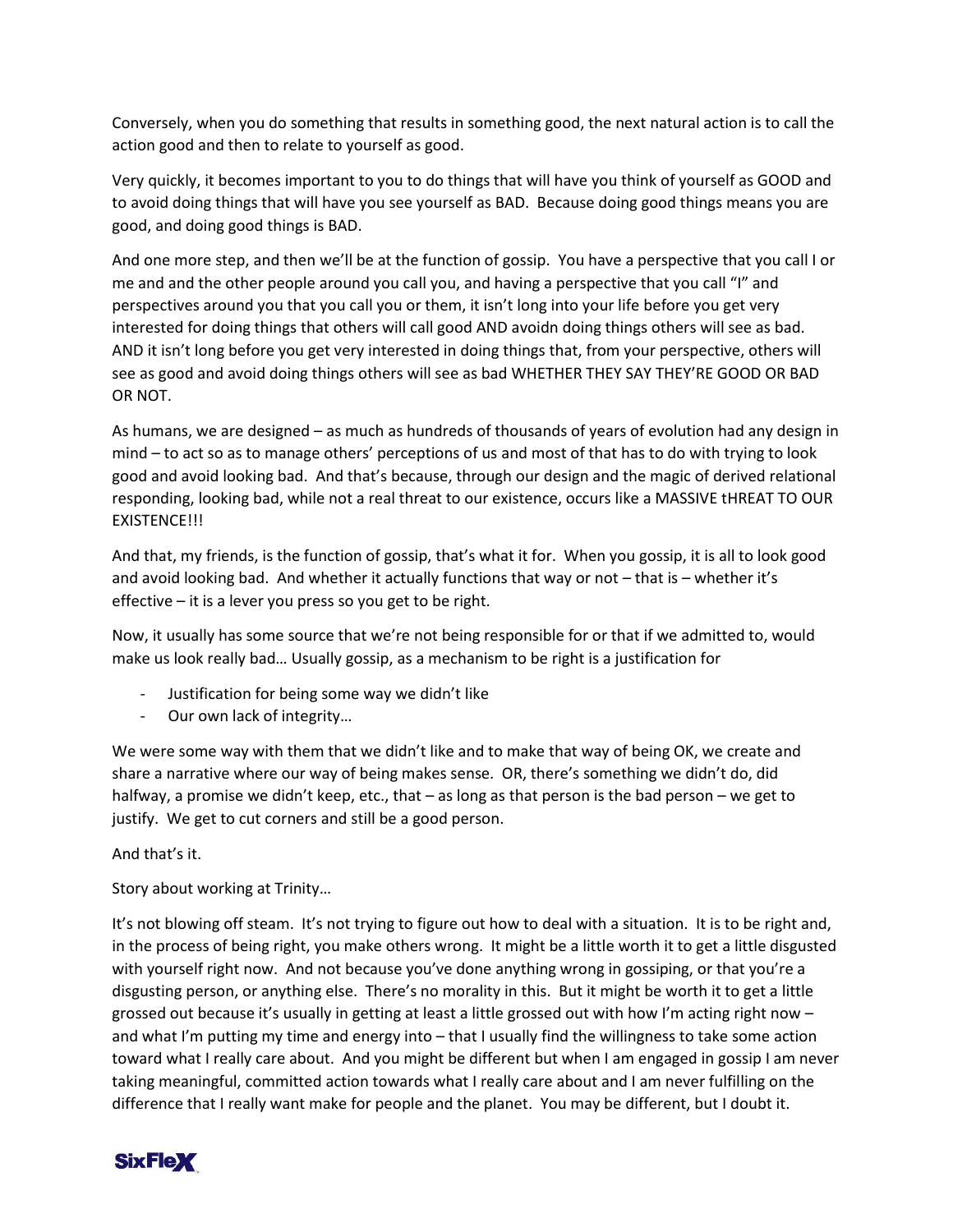I do want to put in here that this is very speculative. One thing I struggled with personally in putting this together that there are at least three different ways of getting to the functions of gossip that I could have come up with that are consistent with an RFT model of thinking and language. So don't delude yourself into thinking – or thing that I've deluded myself into thinking – that this is the truth.

Now, are you ready to deal with the response cost or, said in everyday language, what the impact is of talking about other people when they're not around in the service of looking good? If you're not grossed out already, get ready.

## Here's the impact:

When you engage in gossip you're doing two things…

First, you're making you and the people who surround you miserable, and if you're not making yourselves what you would call miserable, you are at the very least giving yourselves something to deal with that I can guarantee you do not want to be dealing with.

Let's dig into that. In the case of gossip, in order to look good and be right, you have to have someone you're talking about AND THAT PERSON HAS TO BE THE BAD GUY!! While you're pretending that they're the bad guy so that you can look good, you – by definition – HAVE TO HAVE A BAD GUY!! You don't have conversations about people who aren't around that you wouldn't have with them unless THEY ARE A BAD PERSON. And don't give me… "well I wouldn't say they're bad…" Bullshit! When you gossip the reality is you're making them look bad and any pretense that you're not is you pressing more of the looking good lever. And if you're saying anything else you're not being honest with yourself.

And if you really take on and get in your bones that language is creative – that is that it assigns functions rather than describes them – then what you are doing when you gossip is CREATING something aversive that you then have to survive.

And in creating something to survive, you have to do and experiencing all the things that go along with survival. You have to work yourself up to go have a conversation with them. You have to put off and avoid having conversations with them. You get tense when you walk past their desk or office. You start to get tired Sunday night of YOUR WEEKEND because, when you go into work tomorrow, you have to deal with a monster AND IT'S A MONSTER THAT YOU CREATED!!!

Then, when you do talk with them, just like your vision narrowed down when I showed you the picture of the house slipper, your actions are constrained and narrowed down to whatever actions you have available for dealing with however you say they are. And you keep having the same conversations. Things keep going the same way. And while you're having the same conversations and nothing's changing your life turns gray.

That's the impact on you.

Now guess what? While you've been creating a monster, there's an impact on the monster.

What do you think it's like for the monster to be in a world of people relating to them like a monster. OR a bore? Or a pain in the ass? Or however it is that you've been saying how they are.

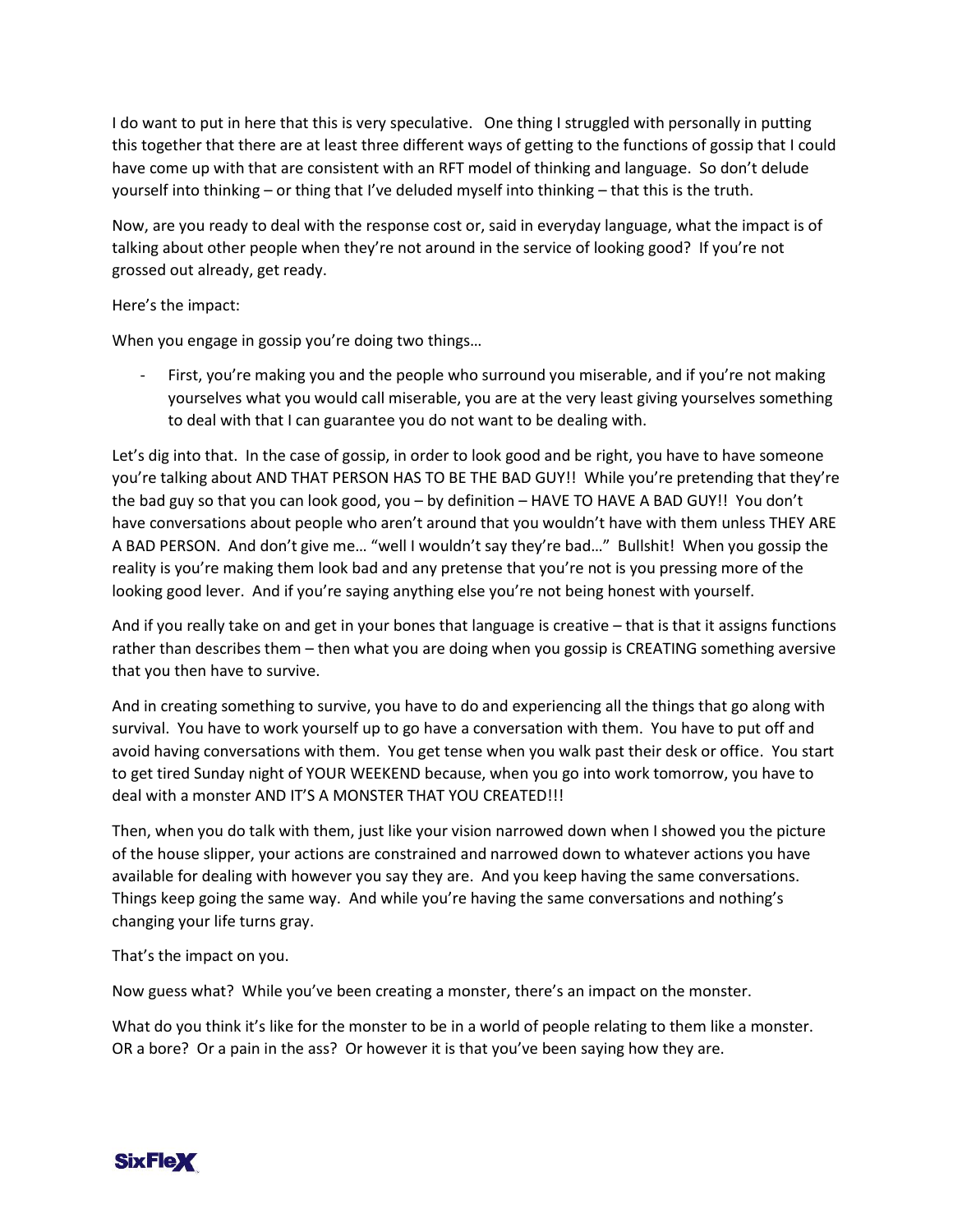And don't let yourself off the hook by saying, "they don't have any idea." You've been in a room full of people where you know that everyone has an opinion about you and no one's sharing it. You felt it. And you didn't like it.

They know. They might not know what it is, but they have eyes, and whatever ways of being and acting you have that follow the rule of how you say they ARE – they can see it and they can feel it. And whatever it's costing you in terms of dealing with a monster – they're dealing with the same things with you. They're getting tired on Sunday afternoon. They're hoping they don't run into you in the break room. They're surviving conversations with you.

That's the impact. When you gossip and tolerate gossip you're living in a world of survival. And living in that world, it's killing your creativity, it's killing off affinity and collaboration, and I guarantee it's killing off your experience of aliveness.

And while it's killing off those things, there's some value that you're not living true to. There's something that's deeply important to you that you just haven't been acting consistent with. And that's part of what's eating you.

Now, let's talk about having leadership conversations that not only interrupt but can – no kidding – transform your whole experience and the experience of your whole team. And when I say transform, I mean like, no kidding, one moment it's one way and the next it's another.

So, if you haven't already you want to start here. Now I've written out these questions to apply to the workplace, but these are really just starters. They're questions to get you thinking and it would be useful for you to look at other questions you might ask. But here's an exercise to work through that will give you the basis for forming a conversation for leadership.

- 1. Write down the rule.
	- a. What are the things you say to each other?
	- b. What justifications do you give for the things you say to each other?
- 2. Write down the actions that follow the rule.
	- a. What are the actions you personally take?
		- i. How do you act around the person/people you gossip about?
		- ii. How do you act with each other?
	- b. What are the actions the group takes?
		- i. When its time to start a new initiative?
		- ii. When reviewing old business.
		- iii. During different types of events
	- c. What actions don't you take?
		- i. Where don't you speak up?
		- ii. Where do you cut corners?
		- iii. Who don't you talk to?
	- d. What does this get you?
		- i. What are your personal results?
		- ii. What are the results of the team?
		- iii. What are the results for the company?
	- e. What is the quality of the results?

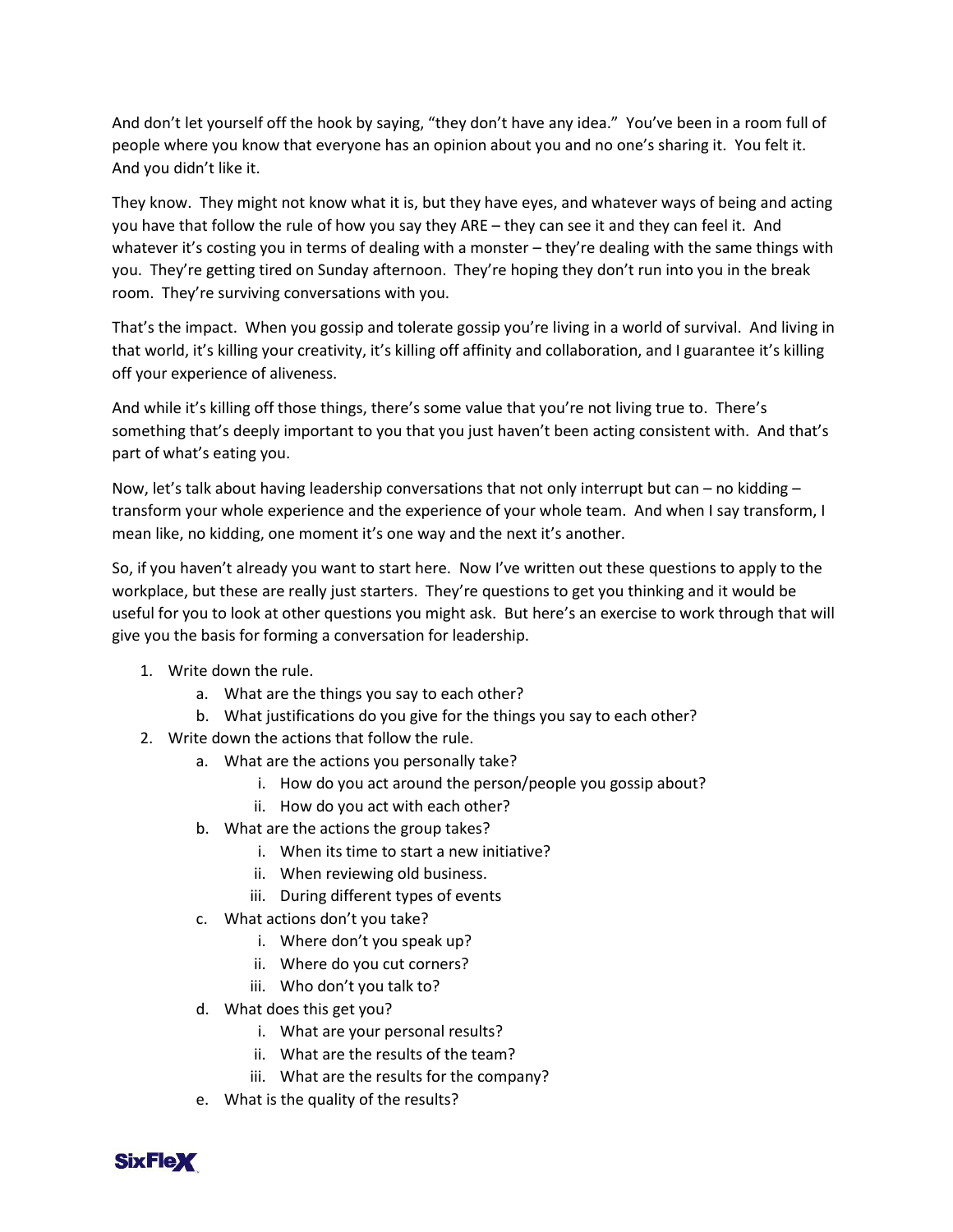- f. What is the general mood or experience?
	- i. And what is that like?
	- ii. And what is that like?
- g. What do you think the impact is for the people on the other side?
	- i. What might their experience be, given how the group is acting?
	- ii. What actions might they take, given how the group is acting?
		- 1. How would you act, faced with that group?
- 3. What value haven't you been honoring?
	- a. Is there a sense of something missing? What is it?
	- b. What are you really committed to for your team?
- 4. If you were operating 100% consistent with that value…
	- a. What new actions would that make available?
	- b. What would your experience of work and life be then?

What you might notice as you do this exercise is that everything you write down is in a perfect dance with everything you write down.

And from there, what there is to do is have a conversation. Before doing this, I really recommend you ask yourself the question…

Am I willing to live the rest of my life like this?

Is this how I want to use my life?

I recommend you really dwell in that question because to step up and be a leader, it takes a certain amount of willingness. You have to get willing to hear people's communication. You have to be willing to have them see you as the enemy. And if you're in a group of people, there's a chance some of them are going to see you as the enemy. They're going to tell you you're wrong. They're going to tell you it will never work. They're going to give you every reason in the world why it's not their fault or your fault and give you every justification for the status quo. And if you're really going to stand for something, what there is to do is accept that some people are going to say those things and accept what they have to say.

Leadership takes willingness. The thing I most often hear from people who didn't say something that would have made a difference is that they didn't feel like they could say it. They didn't feel safe. They didn't feel like people were open to it. They didn't feel like they could.

If you're going to wait for your feel great before having a conversation for leadership, you could be waiting a very long time. What there is to do is acknowledge the feelings, thank them for caring about your survival, and then bring them along with you for a conversation, and be willing to hear what someone else has to say.

And if you honestly do the work and look at what you've been tolerating, you should be able to cultivate some willingness.

Then you're going to use what you came up with in the exercise, and you're going to go have a conversation with the people you've been gossiping with.

And it would go something like this…